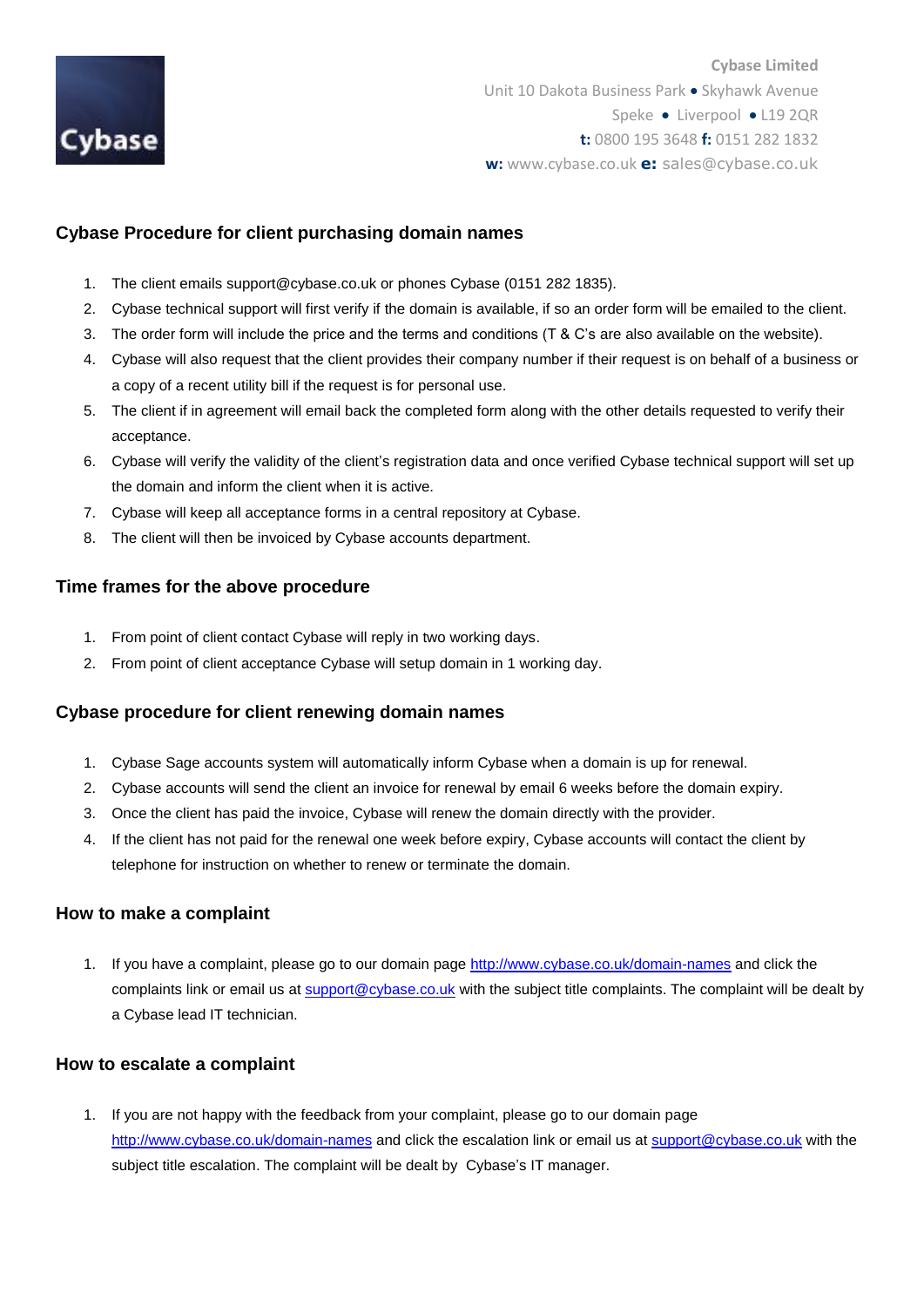

#### **TERMS AND CONDITIONS OF SUPPLY OF SERVICE**

#### *1. Interpretation*

*1.1. In these Terms and Conditions of Supply of Service (the 'Conditions'):*

*'Client' means the person named in the Order Form for whom the Supplier has agreed to provide the Specified Service in accordance with these Conditions.*

'Confirmation' means the letter sent out to the Client confirming the Specified Service as per the Order Form and includes a copy of these Terms and Conditions of Supply of Service.

'Contract' means the contract for the provision of the Specified Service.

'Document' includes, in addition to a document in writing, any map, plan, graph, drawing or photograph, any film, negative, tape or other device embodying visual images and any disc, tape or other device embodying any other data.

'Input Material' means any Documents or other materials, and any data or other information provided by the Client relating to the Specified Service.

'Order Form' means the order form, joining form or request form, or any other form of request, whereby the Client has requested the provision of the Specified Service by the Supplier, and includes information provided verbally by telephone and recorded by the Supplier into its database.

'Output Material' means any Documents or other materials, and any data or other information provided by the Supplier relating to the Specified Service.

'Specified Service' means the service to be provided by the Supplier for the Client and referred to in the Order Form.

'Supplier' means Cybase Limited (registered in England under number 3054563).

'Supplier's Standard Charges' means the charges shown in the Supplier's brochure or other literature published from time to time relating to the Specified Service.

1.2. The headings in these Conditions are for convenience only and shall not affect their interpretation.

#### **2. Supply of the Specified Service**

2.1. The Supplier shall provide the Specified Service to the Client subject to these Conditions and any other conditions that may be referred to in the Order Form, or any brochure or other literature published from time to time relating to the Specified Service.

2.2. The Supplier shall send out a Confirmation to the Client promptly upon receipt of the Order Form. The Client must immediately advise the Supplier if the Specified Service is incorrect or if any term or terms of the Conditions of Supply of Service is or are not acceptable.

2.3. The Client shall at his own expense furnish the Supplier with all necessary Documents or other materials, and all necessary data or other information relating to the Specified Service, within sufficient time to enable the Supplier to provide the Specified Service in accordance with the Contract. The Client shall ensure the accuracy of all Input Material.

2.4. The Client shall at his own expense create and retain duplicate copies of all Input Material and insure against its accidental loss or damage. The Supplier shall have no liability for any such loss or damage, however caused. All Output Material shall be at the sole risk of the Client from the time of delivery to or the order of the Client.

2.5. The Specified Service shall be provided in accordance with the Order Form and otherwise in accordance with the Supplier's current brochure or other literature published from time to time relating to the Specified Service, subject to these Conditions.

2.6. Further details about the Specified Service and advice or recommendations about its provision or utilisation, which are not given in the Supplier's brochure or other promotional literature, may be made available upon the Client's written request to the Supplier.

2.7. The Supplier may correct any typographical or other errors or omissions in any brochure, promotional literature, quotations or other Document relating to the provision of the Specified Service, without any liability to the Client.

2.8. The Supplier may at any time without notifying the Client make any changes to the Specified Service which are necessary to comply with any applicable safety or statutory requirements, or which do not materially affect the nature or quality of the Specified Service.

2.9. The Supplier reserves the right to decline the supply of the Specified Service to any person or company, which the Supplier, in its sole discretion, deems unsuitable.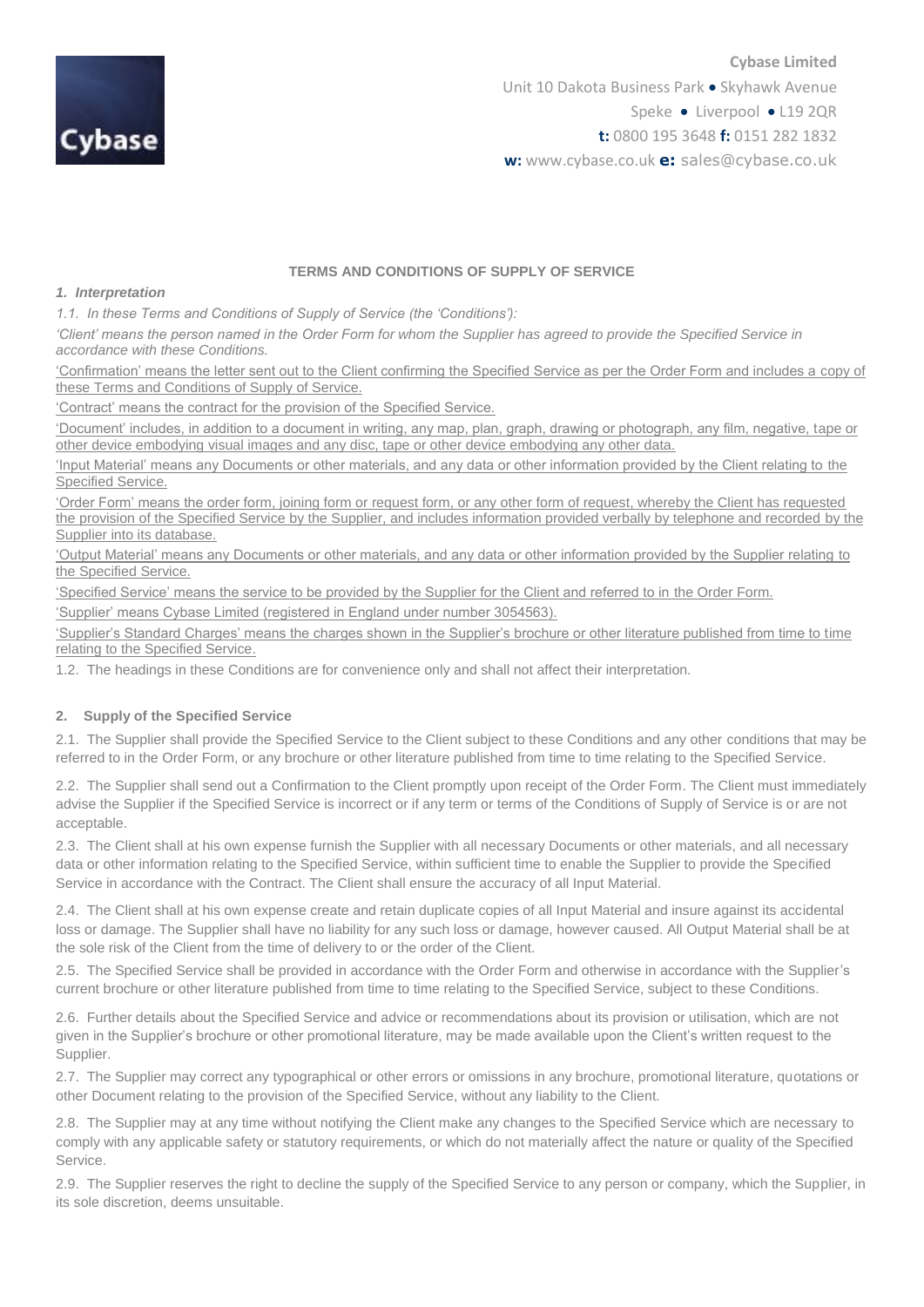#### **3. Charges**

3.1. Subject to any special terms agreed, the Client shall pay the Supplier's Standard Charges, and any additional sums which are agreed between the Supplier and the Client for the provision of the Specified Service or which, in the Suppliers sole discretion, are required as a result of the Client's instructions or lack of instructions, the inaccuracy of any Input Material or any other cause attributable to the Client.

3.2. The Supplier shall be entitled to vary the Supplier's Standard Charges from time to time by giving not less than 30 days written notice to the Client. The Supplier shall be entitled to increase the Supplier's monthly charge if utilisation of the Specified Service, including accesses to a Client's web site by any person, generates a level of accesses that, in the opinion of the Supplier, detrimentally affects the Supplier's service to other Clients in any way whatsoever. The Client will be consulted before any such increase is applied. The Supplier shall be entitled to suspend all or part of the Specified Service if the level of accesses seriously impedes the Supplier's ability to provide service to other Clients.

3.3. All charges quoted to the Client for the provision of the Specified Service are exclusive of any Value Added Tax, for which the Client shall be additionally liable at the applicable rate from time to time, except for cases where the Value Added Tax inclusive price is specifically mentioned.

3.4. The Supplier shall be entitled to invoice the Client either monthly or annually (or such other period as agreed in writing with the Client), in advance of the month or year (or such other period) in which the Specified Service is provided, or at other times agreed in writing with the Client.

3.5. The Supplier's Standard Charges and any additional sums payable shall be paid by the Client (together with any applicable Value Added Tax, and without any set-off or other deduction) within seven days of the Supplier's invoice.

3.6. If payment is not made in accordance with paragraph 3.5, the Supplier shall be entitled, without prejudice to any other rights it might have:

3.6.1. To charge interest on the outstanding amount (both before and after any judgement at the rate of 3% above the base rate from time to time of Barclays Bank PLC from the due date until the outstanding amount is paid in full; and

3.6.2. To suspend the Specified Service until payment plus any interest or other charges is received in full in cleared funds.

#### **4. Rights in Input and Output Material**

4.1. The property and any copyright or other intellectual property rights in any Input Material shall belong to the Client, subject only to the right of the Supplier to use the Input Material for the purposes of providing the Specified Service.

4.2. The property and any copyright or other intellectual property rights in any Output Material shall, unless otherwise agreed in writing between the Client and the Supplier, belong to the Supplier or any relevant third parties, subject only to the right of the Client to use the Output Material for the purposes of utilising the Specified Service. The Client shall respect third party copyright in software or other material provided by the Supplier to the Client, and shall at all times comply with the terms applicable to such software or other material.

4.3. The Client warrants that any Input Material and its use by the Supplier for the purposes of providing the Specified Service will not infringe the copyright or other rights of any third party, and the Client shall indemnify the Supplier against any loss, damages, costs, expenses or other claims arising from any such infringement.

4.4. Subject to paragraph 4.3, the Supplier warrants that any Output Material and its use by the Client for the purposes of utilising the Specified Service will not infringe the copyright or other rights of any third party, and the Supplier shall indemnify the Client against any loss, damages, costs, expenses or other claims arising from any such infringement.

4.5. Any Input Material or other information provided by the Client to the Supplier which is so designated by the Client shall be kept confidential by the Supplier, and all Output Material or other information provided by the Supplier which is so designated by the Supplier shall be kept confidential by the Client; but the foregoing:

4.5.1. Shall not apply to any Documents or other materials, data or information which are public knowledge at the time when they are so provided by either party; and

4.5.2 Shall cease to apply if at any future time such Documents or other materials, data or information become public knowledge through no fault of either party.

#### **5. Warranties and Liability**

5.1. The Supplier warrants to the Client that the Specified Service will be provided using reasonable care and skill and, so far as reasonably possible, in accordance with the specifications and at the intervals and within the times referred to in the Order Form. Where the Supplier supplies in connection with the provision of the Specified Service any goods (including Output Material) supplied by a third party, the Supplier does not give any warranty, guarantee or other term as to their quality, fitness for purpose or otherwise, but shall, where appropriate and practicable, assign to the Client the benefit of any warranty, guarantee or indemnity given by the person supplying the goods to the Supplier.

5.2. The Client warrants to the Supplier that he: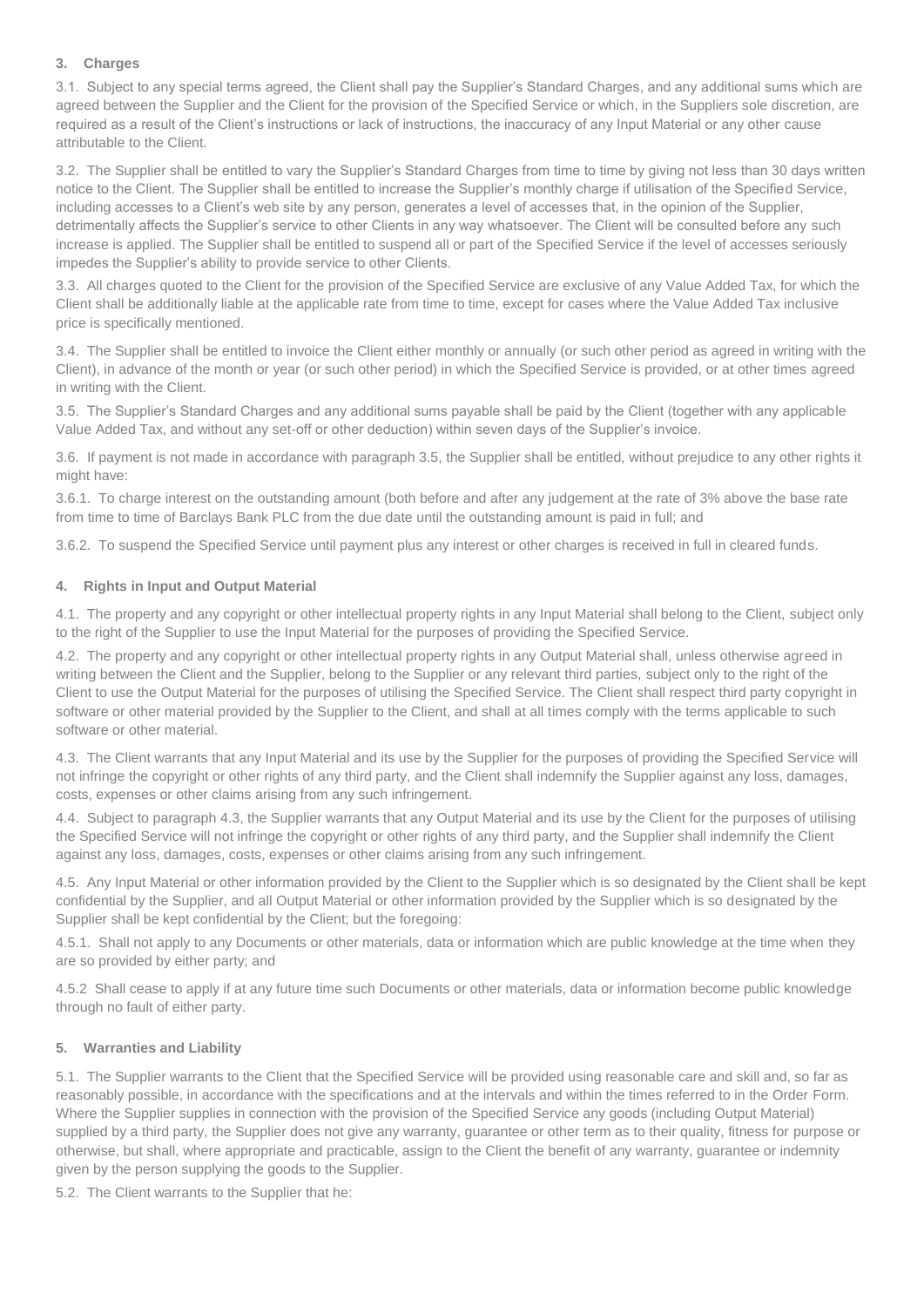5.2.1. Will only utilise the Specified Service for lawful purposes and, in particular, shall not knowingly utilise the Specified Service to receive, transmit or create material that is obscene, threatening, menacing, racist, offensive, defamatory, in breach of confidence, in breach of any intellectual property right, or otherwise in breach of any law of any relevant jurisdiction; and

5.2.2. Will only permit the Specified Service to be used by the user or users specified in the Contract, and that he will not knowingly permit simultaneous access to the Specified Service under the same log-in details; and

5.2.3. Will at all times keep all relevant usernames and passwords secure and not disclose them to any unauthorised person, and in the event that any username or password becomes known to any such unauthorised person, will inform the Supplier immediately.

5.3. The Supplier shall have no liability to the Client for any loss, damage, costs, expenses or other claims for compensation arising from any Input Material or instructions supplied by the Client which are incomplete, incorrect, inaccurate, illegible, misleading, out of sequence or in the wrong form, or arising from their late arrival or non-arrival or any other fault on the part of the Client.

5.4. Except in respect of death or personal injury caused by the Supplier's negligence, or as expressly provided in these Conditions, the Supplier shall not be liable to the Client by reason of any representation (unless fraudulent) or any implied warranty, condition or other term, or any duty at common law, or under the express terms of the Contract, for any loss of profit or any indirect, special or consequential loss, damage, costs, expenses or other claims (whether caused by the negligence of the Supplier, its servants or agents or otherwise) which arise out of or in connection with the provision of the Specified Service or its utilisation by the Client, or the termination of the Contract by the Supplier in accordance with paragraph 6 of the Conditions.

5.5. Subject to paragraph 5.3, the entire liability of the Supplier under or in connection with the Contract in respect of one event or a series of two or more connected events, shall not exceed a total sum equivalent to the Supplier's charges under the Contract for the provision of the Specified Service for one year.

5.6. The Supplier shall not be liable to the Client or be deemed to be in breach of the Contract by reason of any delay in performing, or any failure to perform, any of the Supplier's obligations in relation to the Specified Service, if the delay or failure: 5.6.1. Arose from the suspension of the Specified Service for routine repair, upgrade or maintenance work, such suspension having been previously notified to the Client by the Supplier; or

5.6.2. Was due to any cause beyond the Supplier's reasonable control.

#### **6. Termination**

6.1. The Client shall be entitled to terminate the Contract at any time by giving 30 days written notice to the Supplier. A minimum contract period of 12 months shall apply to all Clients subject to the Supplier's Standard Charges.

6.2. Either party may terminate the Contract without prejudice to any other remedy, by giving 30 days written notice to the other if:

6.2.1. The other has committed any breach of these Conditions and (where capable of remedy) has failed to remedy the breach within 30 days of being required by written notice to do so; or

6.2.2. The other goes into liquidation, or (in the case of an individual or firm) becomes bankrupt, makes a voluntary agreement with his or its creditors, or has a receiver or administrator appointed.

6.3. The Supplier shall further be entitled to terminate the Contract immediately and without notice to the Client if in the opinion of the Supplier the Client has misused, or made improper, inappropriate, unlawful or illegal use of the Specified Service, or the Client's use or misuse of the Specified Service is such that the Supplier's ability to provide service to other Clients is impaired in any way whatsoever.

6.4. In the event that the Supplier terminates the Contract, the Supplier shall not be obliged to refund any monies to the Client and shall have no liability to the Client resulting from the termination as specified in paragraph 5.4 of the Conditions.

#### **7. General**

7.1. These Conditions, together with the terms (if any) set out in the Order Form and any brochures or published literature relating to the Specified Service, constitute the entire agreement between the parties, supersede any previous agreement or understanding, and may not be varied except in writing between the parties. All other terms and conditions, express or implied by statute or otherwise, are excluded to the fullest extent permitted by law.

7.2. Any notice required or permitted to be given by either party to the other under these Conditions shall be in writing addressed to the other party at its registered office or principal place of business, or such other address as may at the relevant time have been notified pursuant to this provision to the party giving the notice, or as it may appear on the Order Form, and may be either delivered personally or posted.

7.3. A posted notice in accordance with paragraph 7.2 shall be deemed served:

7.3.1.1. By hand delivery, on the day that the notice is left with the other;

7.3.1.2. By post, on the second working day after the day of posting by first class post, or on the fourth working day after the day of posting by second class post.